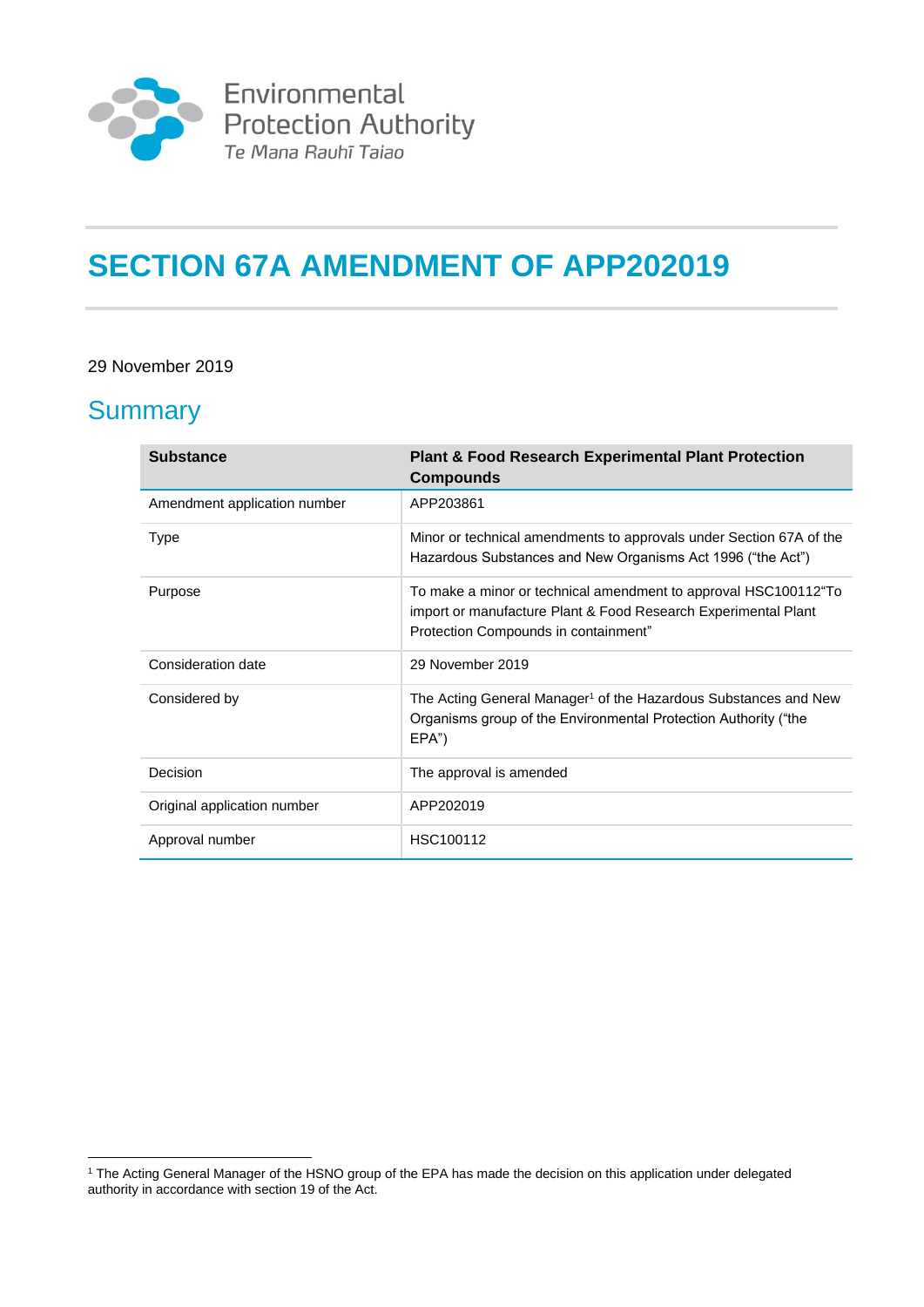Amendment of The New Zealand Institute for Plant and Food Research approval to import or substances Pesticides in containment

#### 1. Background

- 1.1. A containment approval, HSC100112 was granted on 11 March 2014 to The New Zealand Institute for Plant and Food Research Limited. The purpose of that application was to import or manufacture Plant & Food Research Experimental Plant Protection Compounds in containment for field trials (approval number HSC100112).
- 1.2. The EPA amended the timeframe to extend the expiry date to 30 November 2019 to consider approaches to substance composition information and the controls which would be associated with a containment approval for an ongoing research context
- 1.3. The Environmental Protection Authority (EPA) is seeking to amend the decision document and one of the controls for the original approval HSC100112. The amendment proposes to extend the approval expiry date from 30 November 2019 to 01 September 2020 in paragraph 7.4 of the original decision document and control 1 of Appendix A: Controls applying to Plant & Food Research Experimental Plant Protection Compounds.

## 2. Eligibility

- 2.1. According to section 67A of the HSNO Act, the EPA may amend any approval it has granted if it considers that the alteration is minor in effect or corrects a minor or technical error.
- 2.2. The alteration of the expiry date is considered to be minor in effect as it will not change the risks associated with Plant & Food Research Experimental Plant Protection Compounds, and will not affect the containment of the substances.

### 3. Amendment

- 3.1. The decision document and the controls for application APP202019, approval number HSC100112, are modified in the following ways:
	- "30 November 2019" is replaced with "01 September 2020" in paragraph 7.4 of the original decision document
	- "30 November 2019" is replaced with "01 September 2020" in Control 1 of Appendix A: Controls applying to Plant & Food Research Experimental Plant Protection Compounds.